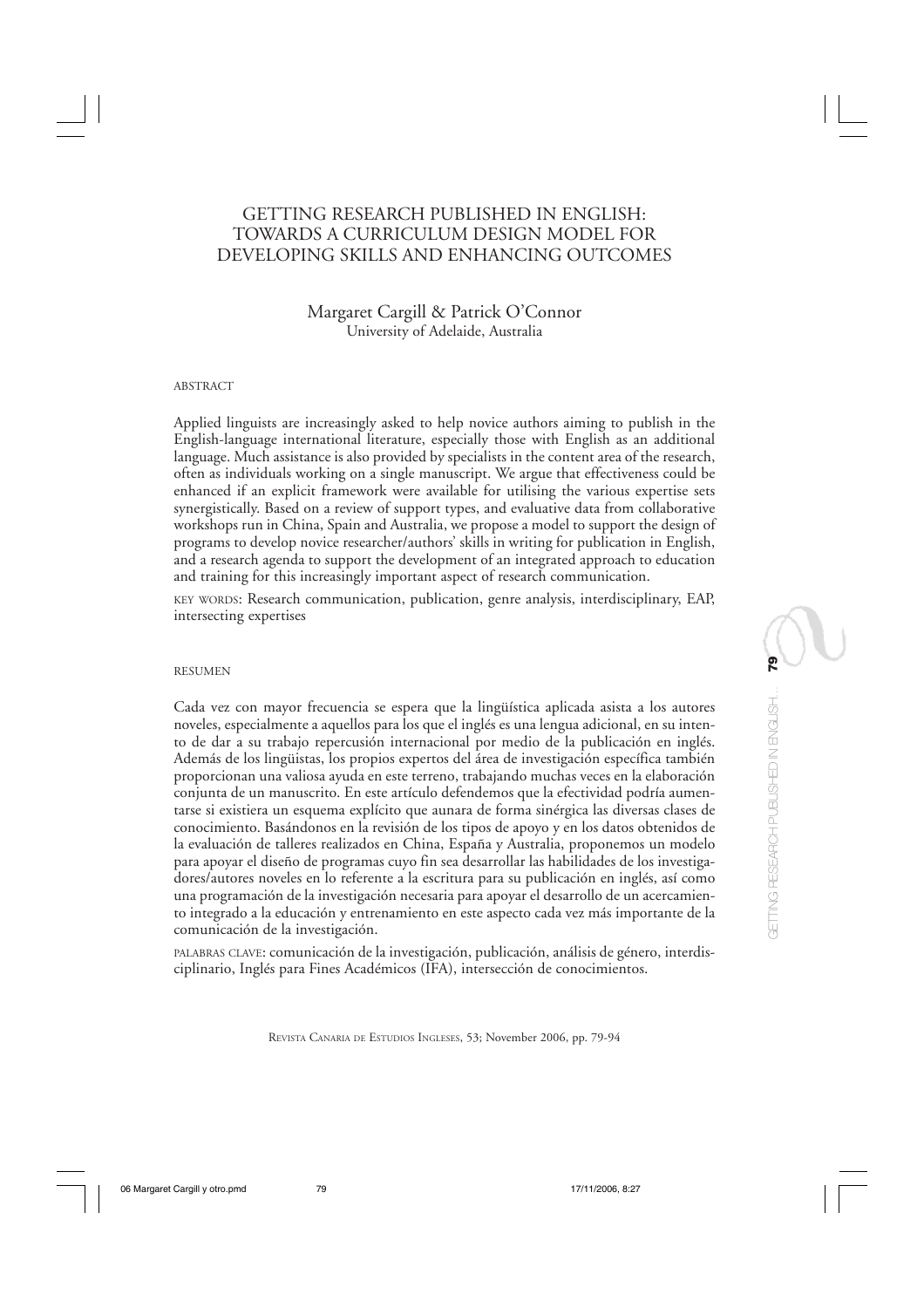#### INTRODUCTION

A substantial record of publications in refereed international journals is recognised as an essential requirement for a career in research or academia. The pressure to begin developing such a record begins early in the research education process, with PhD candidatures increasingly being structured to encourage or even require publication. In both universities and research institutes, publication outputs are measured as a component of productivity, leading to a strong focus on improving the publication rates of individuals and groups. As the vast majority of journals are published in English (Ammon), researchers using English as an Additional Language (EAL) face an additional set of hurdles in achieving the acceptance of their manuscripts for publication. Although there is some debate in the literature about the severity of the issues faced by EAL authors (Canagarajah; Flowerdew; Wood), in practice there is substantial agreement that the issues are often considerable.

This fact is borne out by the recent rapid growth of commercial providers of assistance to manuscript authors, particularly in the sciences and medical fields (e.g. Editors, n.d.; Paper-Check.Com). In universities, those who help students develop academic writing skills are increasingly being asked to include a focus on skills for writing for publication (e.g. Sengupta & Leung; Sengupta). In addition, many of us whose "business" is English in some sense can attest to the number of requests we receive for assistance at the level of the individual manuscript —either as part of our jobs or as a personal favour. The editor of the *Modern Languages Journal* wrote in a recent editorial that submitters are expected to have their manuscripts read pre-submission by a "strong writer of English" (Magnan 2). Researchers in other fields who are English "native-speakers" also report frequent requests to improve the English of manuscripts pre-submission, and sometimes a level of frustration with the time required and the perceived effectiveness of the practice. St John (116) reported of Spanish researchers writing manuscripts in English: "Whatever the route employed, a native or near native speaker of English was involved at some stage to check and edit for language errors," and the situation has not altered greatly since that time.

Our concern is with what can be done in addition to this "check and edit" to develop EAP authors' own skills for writing manuscripts in English. Such enhanced skills would increase the efficiency and effectiveness of editorial work done by others on individual manuscripts, as well as enhancing the capacity of EAL researchers to participate effectively in their international research communities. In this paper we consider the range of Author-Support Providers (ASPs) operating to assist novice EAL authors before manuscripts are submitted, and propose a more strategic approach to integrating them effectively. Our ultimate aim is a model for designing training interventions that could be effective in the range of different contexts internationally where English is a foreign language (EFL) and publication skill development is required.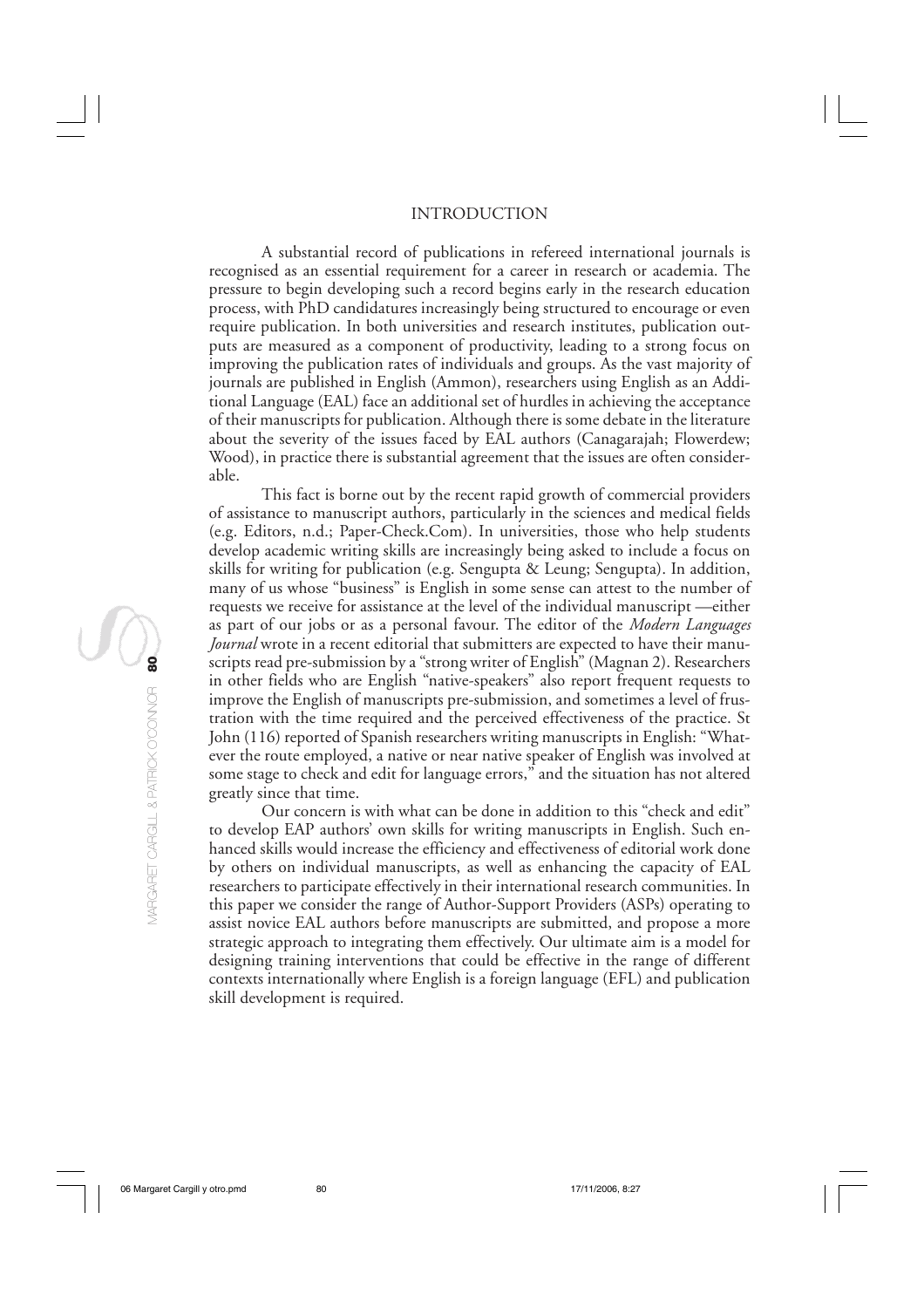# AUTHOR-SUPPORT PROVIDERS

In the sense in which we propose to use the term, author-support provider (ASP) includes the types of people or processes described in Table 1.

| PROVIDER CATEGORY                                       | <b>RESPONSIBLE FOR</b>                                                                                                             | EXAMPLES                                                                                                                 | <b>ISSUES</b>                                                                                                                                                                                        |
|---------------------------------------------------------|------------------------------------------------------------------------------------------------------------------------------------|--------------------------------------------------------------------------------------------------------------------------|------------------------------------------------------------------------------------------------------------------------------------------------------------------------------------------------------|
| 1. Content supervisors                                  | Standard of the research;<br>improving publication<br>outputs                                                                      | Academic supervisors/<br>advisors, heads of dept/<br>research group/ lab or<br>their delegates                           | May not publish in Eng-<br>lish/lack skills to teach<br>article writing; very time<br>pressured                                                                                                      |
| 2. English language<br>teachers                         | Improving English com-<br>petence                                                                                                  | Teachers of courses in a<br>language dept. or pri-<br>vate language school                                               | May be unfamiliar with<br>aspects of English rel-<br>evant to specific disci-<br>plines and with research<br>article genre                                                                           |
| 3. English language<br>editors                          | Improving accuracy/ ap-<br>propriateness of vocabu-<br>lary and grammar of<br>document in hand                                     | Provided in-house or pri-<br>vate fee-for-service, on-<br>line services also available                                   | Availability; expense;<br>discipline-specific Eng-<br>lish knowledge may be<br>lacking; may be limited<br>chances to negotiate<br>meaning with authors;<br>authors may learn little<br>of future use |
| 4. Guides to research<br>genres                         | Teaching discipline-spe-<br>cific article structures<br>and related language<br>features                                           | Applied linguists with<br>genre expertise; research<br>communication con-<br>sultants                                    | Relevant expertise may<br>be unavailable or diffi-<br>cult to identify in the<br>context                                                                                                             |
| 5. Guides to publica-<br>tion processes                 | Teaching re submission<br>process, referee criteria,<br>negotiation with edi-<br>tors, impact factors                              | Editors/referees of int'l<br>journals, staff of pub-<br>lishing houses, experi-<br>enced published au-<br>thors/referees | Specific examples of cri-<br>teria and letters/respon-<br>ses can add to effective-<br>ness                                                                                                          |
| 6. Native English-<br>speaking discipline<br>colleagues | Advice on clarity of mes-<br>sage and data presenta-<br>tion, improving English<br>accuracy                                        | Overseas visitors, con-<br>tacts from conferences<br>or own overseas trips                                               | Level of imposition very<br>high; may be unsustain-<br>able beyond once                                                                                                                              |
| 7. Strategy advisors                                    | Advice on journal to tar-<br>get, writing to attract<br>right readers, place of<br>the research in int'l dis-<br>cipline community | Head of dept/lab or vis-<br>iting researcher with rel-<br>evant experience                                               | May lack skills to teach<br>article writing; often<br>time-pressured                                                                                                                                 |
| 8. Training coordina-<br>tors                           | Identifying training<br>needs and priorities,<br>finding providers, ar-<br>ranging training                                        | Human relations depts.,<br>international affairs sec-<br>tions, research managers                                        | May have little under-<br>standing of educational<br>factors involved                                                                                                                                |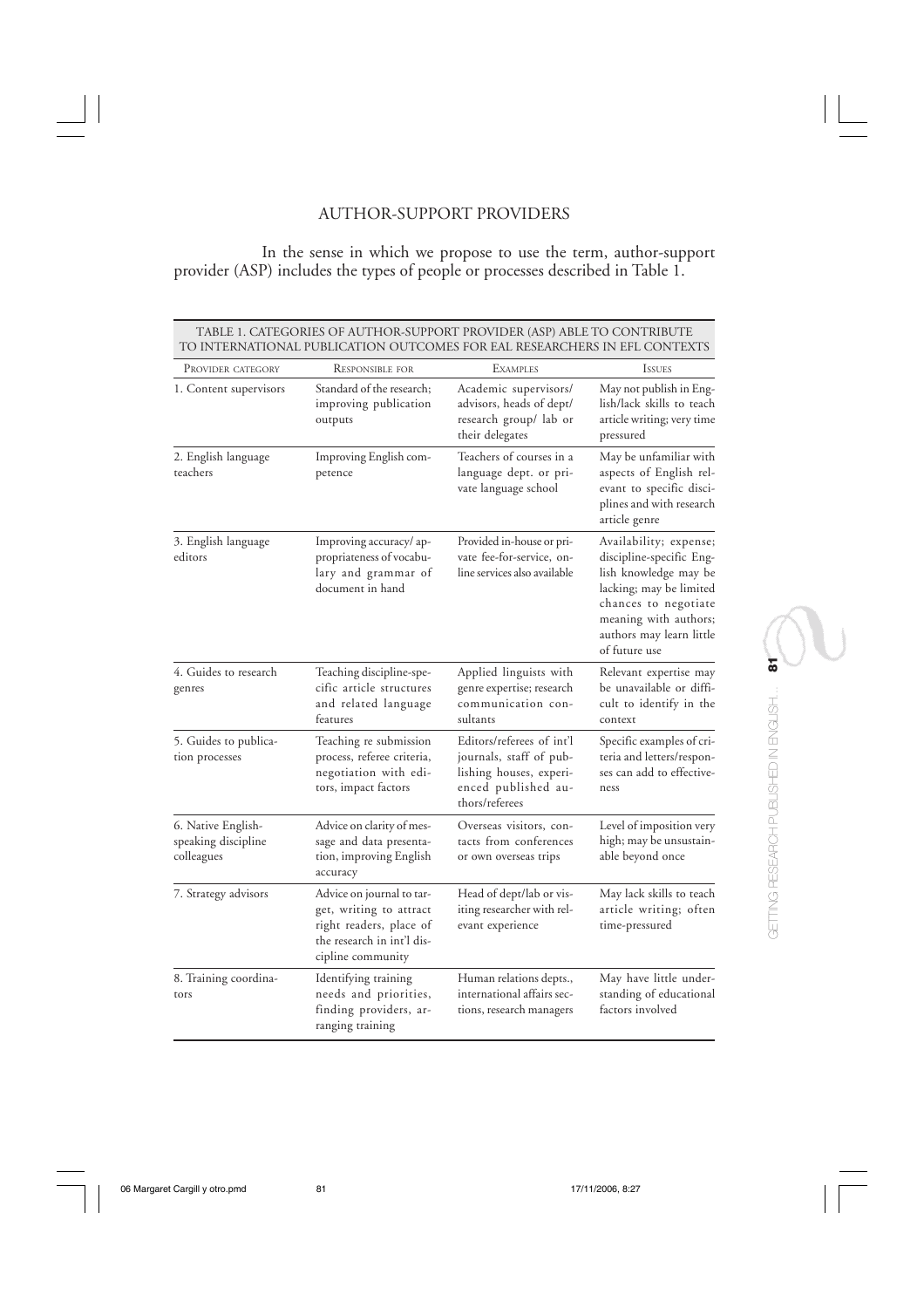We have not included native English speaking co-authors in the list, as our focus in the paper is support for EAL authors from outside the author team. In addition, English-speaking co-authors may edit or revise a manuscript without necessarily passing on any understanding or skills which can be sustained by the EAL practitioner. Moreover, the number of variables operating around co-authorship make it difficult to study. Anecdotally, for example, we are aware of scientists being invited to join an author team when their sole or major contribution to the paper will be in improving its written form in English, and of a journal editor recommending that a Chinese author try to find an English-speaking person to be a coauthor, subsequent to first submission, with the aim of improving the English in the manuscript. These would seem to be strategic responses to the pressures on EAL manuscript authors; they deserve further study but are not an explicit focus of the present discussion.

Our perspectives in venturing into this relatively un-researched niche should be explained at the outset. Our interest is in optimising the effectiveness of intersecting expertise sets in terms of developing publishing skills for EAL researchers. We represent a productive collaborative relationship between members of the "language-focused" and "content-focused" ends of the continuum represented in the list of ASPs above (an EAP practitioner and a publishing, refereeing scientist), formed as a result of idiosyncratic personal and professional histories. This collaboration has led to the development of a highly effective pedagogy, an approach to publication skill development that relies on collaborative provision in an intersecting expertise framework. Participant evaluations of the approach implemented through workshops in Vietnam, China, Spain and Australia have been extremely positive (Cargill; Cargill & O'Connor), and considerable interest has recently been expressed at institutional levels in broadening the availability of the benefits it provides. However, our approach can involve importing a workshop presentation team of an EAP practitioner plus three content specialists to work with 30 EAL researchers for 5 days, and this is an expensive undertaking. Two questions arise: 1) What is the set of conditions that would result in value-for-money from full implementation of our collaborative-colleague workshops? 2) How can the insights gained from our experience be applied effectively in different contexts and particularly at an institution-wide or systemic level, where the need to develop publication rates is often a pressing concern?

Thus we aim in this paper first to tease out what has been learned through the conduct and evaluation of these collaborative workshops. We then use this learning to propose a model to inform curriculum design and program delivery. We seek to do this in terms that accommodate different world-views about the relationship of language to the content it conveys and constructs, taking a lead from the recommendations of Tajino, James and Kijima regarding the usefulness of soft systems methodology for program design in EAP. It is likely that people responsible for initiating action to improve publication rates, for example, will not be reading the applied linguistics literature for pointers to good practice, so it is necessary to describe and define situations and outcomes in terms that will be accessible to a wide cross-section of stakeholders.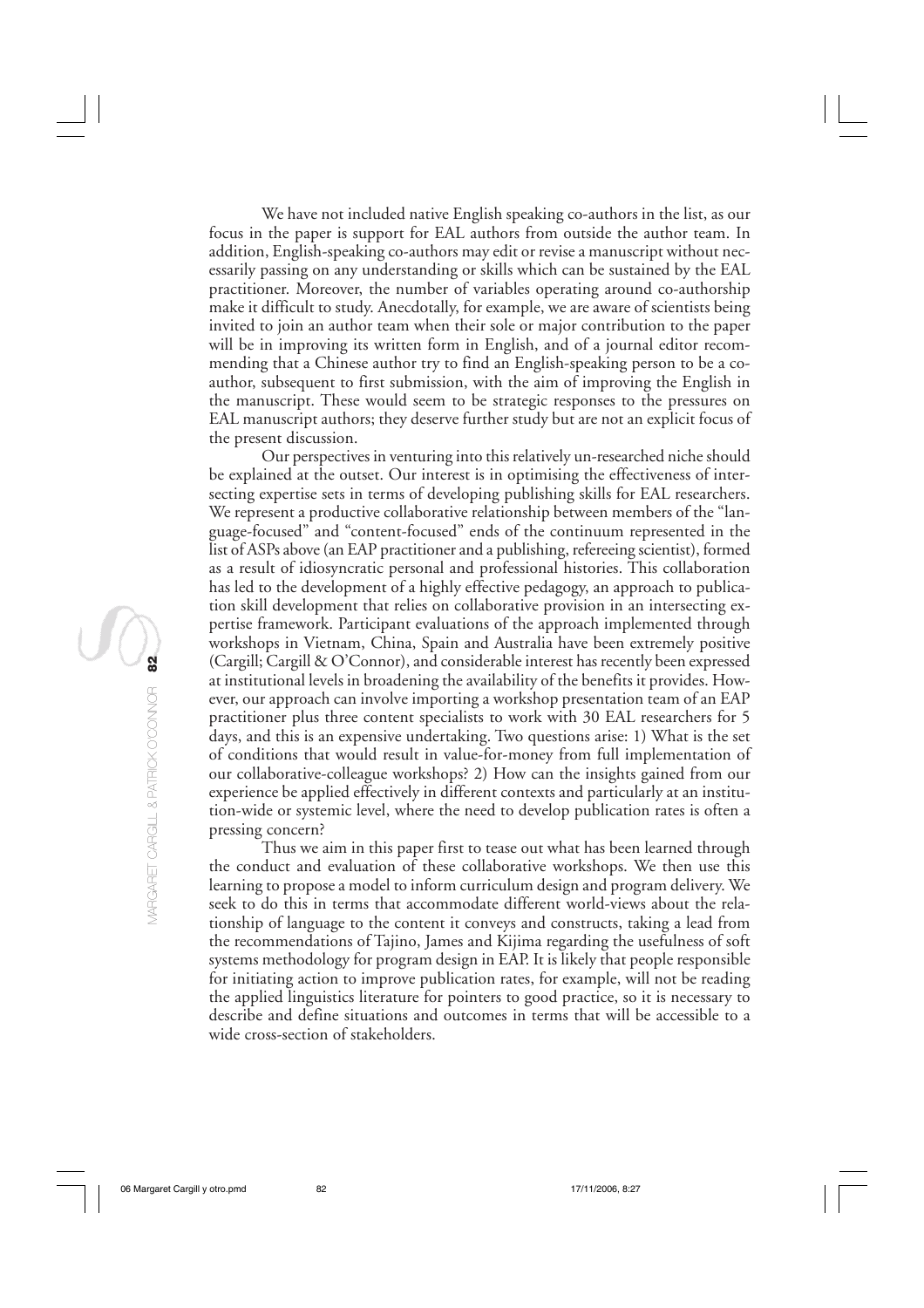## THE COLLABORATING-COLLEAGUE PUBLICATION SKILLS WORKSHOPS, 2000-2005

These workshops have now been run eight times in three EFL countries with a total of 187 participants (Table 2). Participants have responded enthusiastically to the workshop format and materials (see Cargill; Cargill & O'Connor). Measuring the effectiveness of the workshops is not straightforward, given that the quality and interest of the research written about in the manuscript will be the final decider of acceptance or rejection (Gosden). In spite of the temptation to track publication outcomes for participants and discuss them as an outcome of the workshop (e.g. McGrail, Rickard, & Jones), to do so leaves out of the picture not only the quality and novelty of the research being written about, but also other forms of assistance that may contribute to publication success, including from the variety of ASPs mentioned above. The surrogate measure of outcome we have used since 2003 is participants' confidence level, pre- and post-workshop. Marked increases have been recorded in this measure for all workshops in terms of confidence to write a manuscript in English, and all since 2004 (when the question was first included) in regard to confidence to deal with the publication process in English.

| TABLE 2. COLLABORATING-COLLEAGUE PUBLICATION<br><b>SKILLS WORKSHOPS IN EFL CONTEXTS, 2000-2005</b> |      |                                |                                                          |                                          |                |                                           |                                           |
|----------------------------------------------------------------------------------------------------|------|--------------------------------|----------------------------------------------------------|------------------------------------------|----------------|-------------------------------------------|-------------------------------------------|
| <b>COUNTRY</b>                                                                                     | YR   | <b>PARTICIPANTS</b><br>/LENGTH | LOCAL<br>SPONSORSHIP                                     | COLLABORATORS <sup>5</sup><br>AUSTRALIAN | LOCAL          | <b>CONTENT FIELDS</b><br>OF COLLABORATORS | <b>TRAINING</b><br>INCLUDED? <sup>6</sup> |
| Vietnam                                                                                            | 2000 | 11/2d                          | NACESTID <sup>1</sup>                                    | 1                                        | 1              | Ag'l Sciences                             | N                                         |
| China x2                                                                                           | 2001 | 29&15/5d<br>each               | CAS <sup>2</sup>                                         | $\overline{2}$                           | $\mathbf{0}$   | Ag'l&Env'l Sc                             | N                                         |
| China                                                                                              | 2002 | 20/8d                          | GGERI <sup>3</sup>                                       | 3                                        | $\mathbf{0}$   | Ag'l&Plant Sc                             | Υ                                         |
| China                                                                                              | 2003 | 30/6d                          | CAS <sup>2</sup>                                         | 3                                        | $\mathbf{0}$   | Ag'l&Env'l Sc                             | N                                         |
| China                                                                                              | 2004 | 30/6d                          | CAS <sup>2</sup>                                         | 3                                        | $\overline{c}$ | Env'l Sciences                            | Y                                         |
| Spain                                                                                              | 2005 | 22/4d                          | ULL Dpto.<br>Filología Inglesa<br>y Alemana <sup>4</sup> | $\mathbf{0}$                             | $\overline{2}$ | Psychology                                | Y                                         |
| China                                                                                              | 2005 | 30/5d                          | $CAS2$ Inst.<br>of Botany                                | 3                                        | $\Omega$       | <b>Botanical Sc</b>                       | Y                                         |

<sup>1</sup> National Centre for Scientific and Technological Information and Documentation, Hanoi

2 Chinese Academy of Sciences

3 Gansu Grasslands Ecological Research Institute, Lanzhou University

4 Universidad de La Laguna, Tenerife, English & German Philologies Department

5 Collaborating with M. Cargill as team leader

6 Did the workshop include a component of train-the-trainer?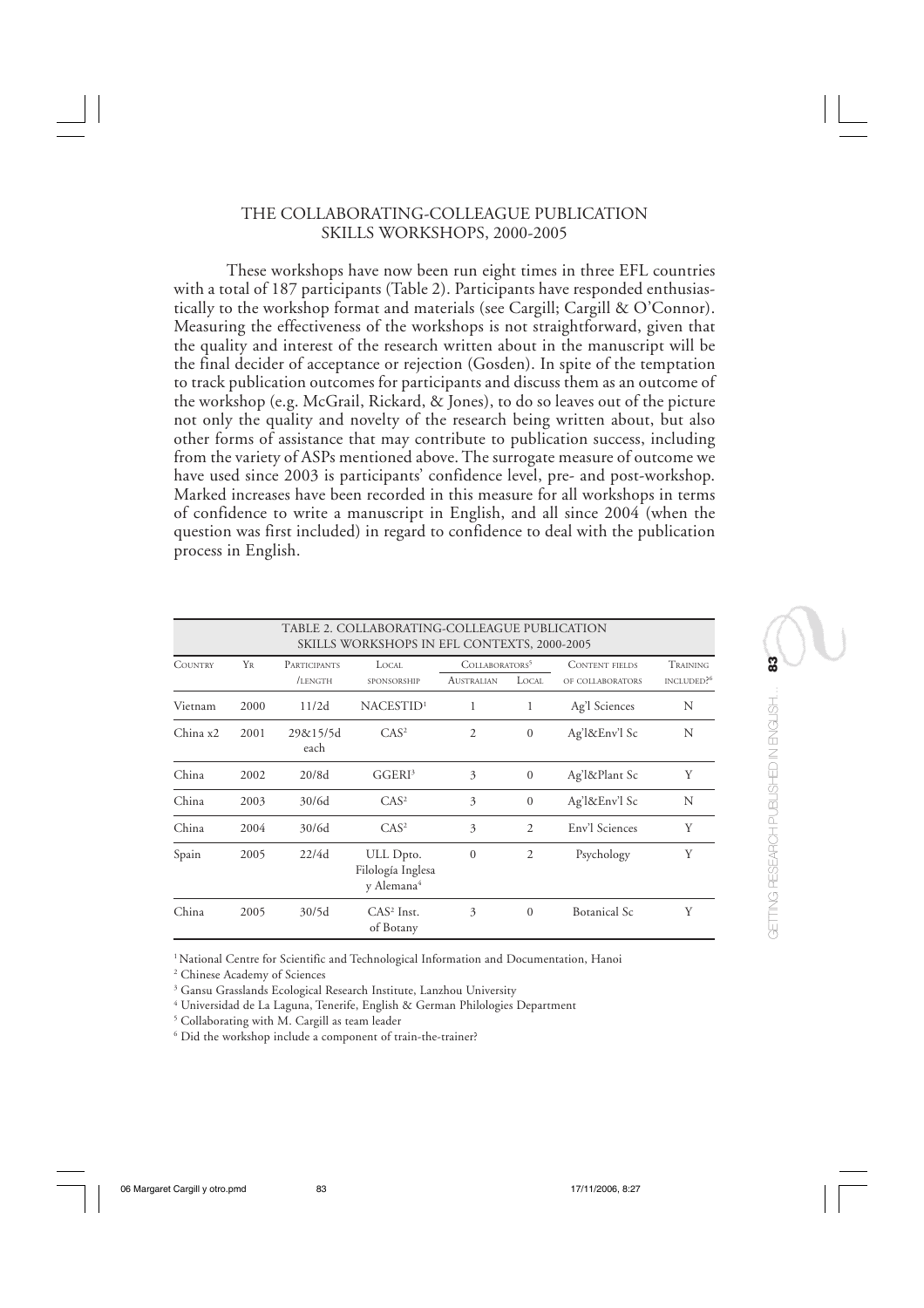#### SALIENT FEATURES OF THE WORKSHOPS

Analysis of participants' evaluation responses and presenters' post-workshop reflections combine to indicate that the salient features of the workshops contributing to their success are the following (after Cargill and O'Connor).

1. Task-based approach (Brinton, Snow & Wesche): Participants bring a complete set of results or an early draft and are expected to write or revise their own manuscript as part of the workshop process.

2. Basis in genre pedagogy (Cope & Kalantzis): The aim is to provide participants with an analysis framework arising from genre analysis (GA) and EAP pedagogy, and basic skills in applying the framework to well-written published articles in their own discipline as a lifelong learning tool. One or two relevant example articles are selected by the presenting team (EAP practitioner and expert/s in the content of the participants' discipline/s) and participants are asked to read them in detail before the workshop. A diagrammatic representation of article structure is presented early in the workshop (Weissberg & Buker) to facilitate identification of similarities to and differences from it in the example articles —to date our workshops have not been run with writers of humanities-type argument papers, so a focus on the IMRaD structure has been appropriate (Introduction, Method, Results and Discussion). Then, as each section of an article is discussed in detail, moves and steps as identified in the GA literature (e.g. Samraj; Swales) are presented as a descriptive exercise (rather than prescriptive teaching) and participants compare these with what they find in their example article. The sections are dealt with in the order Results, Methods, Introduction, Discussion, followed by a focus on abstracts. When Results sections are the focus, the content experts also present and discuss relevant aspects of data presentation, such as the preparation of tables and figures that highlight the point made by the data and contribute clearly to the "story" of the paper. We emphasise that the Results section "drives" the paper, and should therefore be written first.

Class discussion follows of possible reasons for variations found between the GA outcomes and the example article/s; these are often discipline-specific issues which are pinpointed by the content-expert presenters. In-class writing time is then provided for participants to begin drafting or to revise the relevant section of their own paper. The presenters are available for individual consultation on issues as they arise, calling on language and content expertise as appropriate.

3. Referee criteria as overarching point of reference: A composite set of referee criteria is presented early in the workshop, constructed from sets available to the content-expert presenters (all of whom referee for and/or edit journals in the field) and relevant to the participants' discipline/s. These criteria are used alongside the genre analysis results for each section, using questions such as "Where in the article do you think a referee would expect to find evidence on this criterion?" and "Where in the English sentences do the authors of this article make it clear that they are presenting evidence relevant to this criterion?"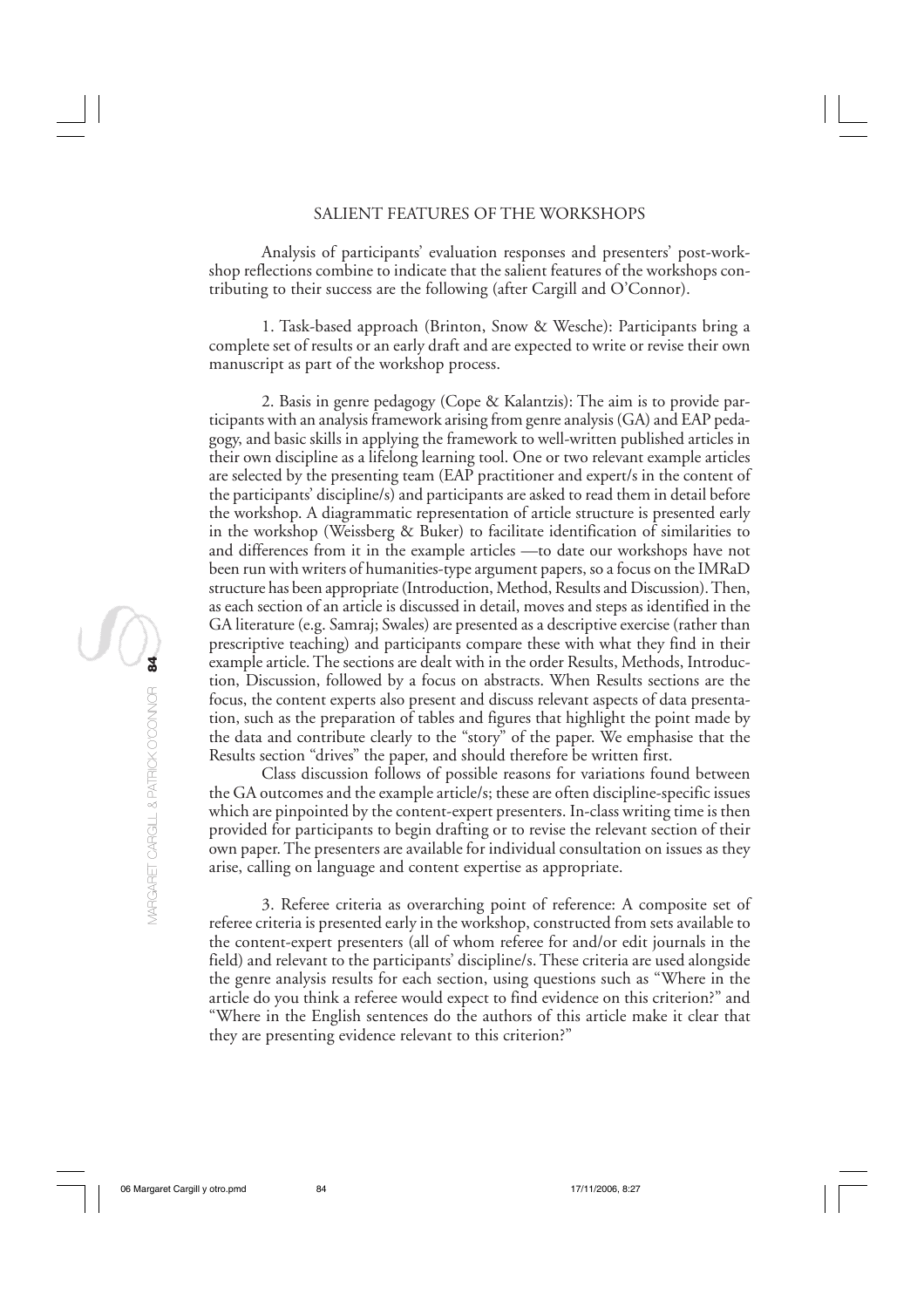In addition, one component of the workshop focuses explicitly on the process of submission and subsequent negotiation with editors around referee reports. Categories of referee comments are presented, along with strategies for responding to each and examples of possible response wordings. These are based on an analysis of available editorial correspondence (O'Connor, in preparation).

4. Developing sentence-level English and discourse strategies for expressing researchers' meanings: On Day 1 of the workshop, when the methodology outlined above is presented to the participants, we also address explicitly our approach to English language development. Both general to specific and specific to general approaches are used. Wall charts are used for vocabulary and structures highlighted as useful or problematic during analysis of example articles or individual consultation. "Sentence templates" are included there (sentence structures that could usefully be reused with different noun phrases inserted). Aspects of English usage particularly relevant to specific article sections are taught or reviewed when that section is discussed: e.g. passive constructions with Methods, use of definite and indefinite articles and the placement of "given" information before "new" information with Introductions, modal verbs of certainty and tentativeness and hedging with Discussions. In addition, participants are introduced to a simple concordancing program (ConcApp, <http://www.edict.com.hk/concordance/>) and the concept of constructing a corpus of articles from their own discipline to use as a source of data for ongoing language learning (Cargill & Adams).

# LEARNING FROM THESE WORKSHOPS RELEVANT TO CONSTRUCTING A CURRICULUM MODEL

SALIENT FEATURES OF TARGET AUDIENCES FOR TRAINING PROVISION: RESEARCH EXPERIENCE, ENGLISH PROFICIENCY AND SHARED DISCIPLINE BASE

When participants' evaluations of the workshop have been correlated with information about their backgrounds, the only significant correlation with gaining of best benefit has been that the participant has completed a research degree (Cargill & O'Connor). Completion of a research degree represents a rigorous research training, including the completion of an entire project to the point of final reporting. When participants in the Chinese workshops were still enrolled in their research degrees their self-perceived benefit was likely to be lower. In addition, a desire for a more even level of research experience among the participants has been recorded in responses to open-ended evaluation questions asking about possible improvements to the workshops. We have noted that less-experienced participants have been less likely to value and benefit from the detailed teaching about strategies for engaging with referee reports, a workshop feature highly valued by many of the more experienced participants. These findings suggest that the effectiveness of training could be enhanced by providing it separately for research students without previous wholeof-project research experience and for other, more experienced researchers. This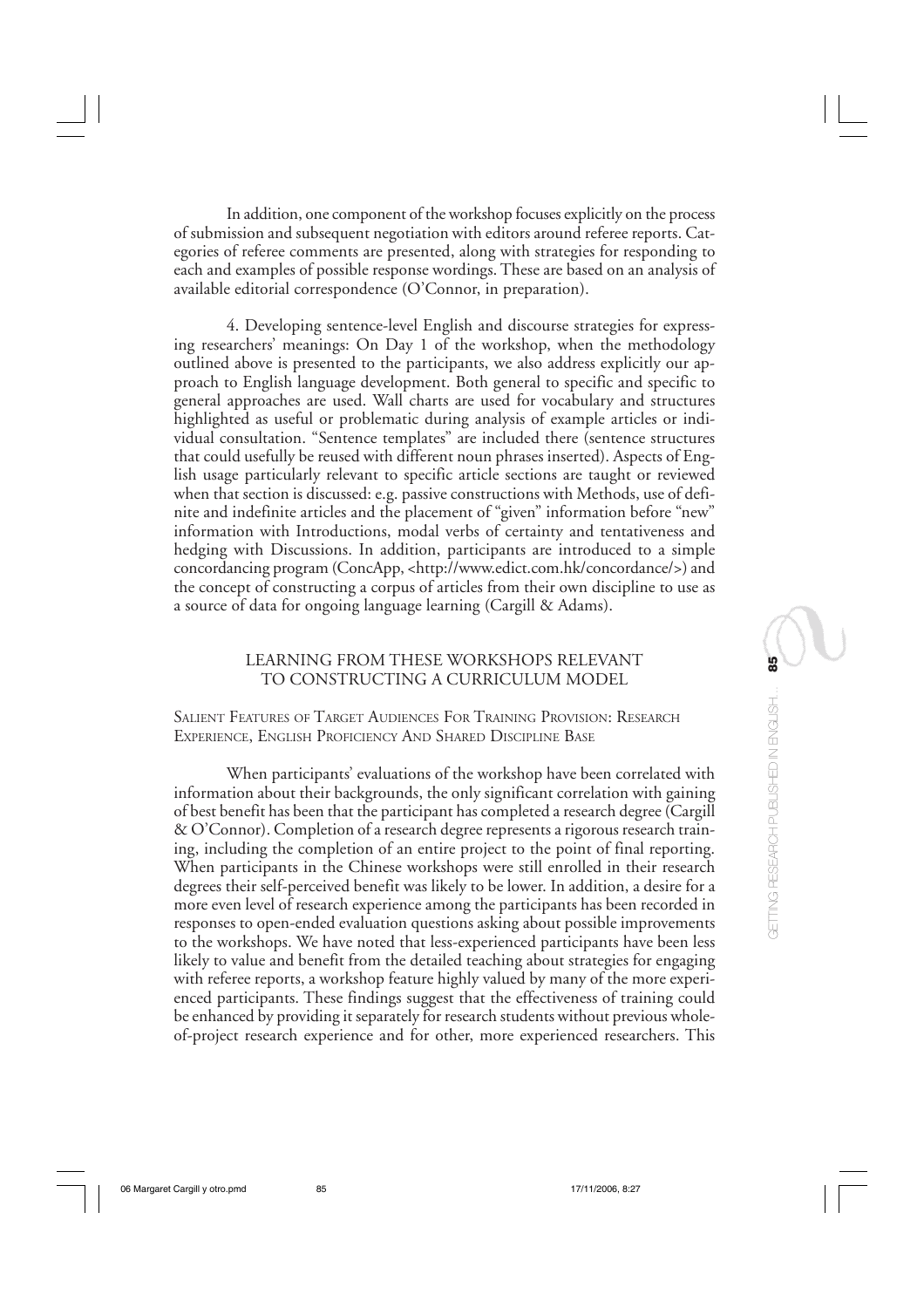suggestion echoes that of Okamura, that junior and more experienced researchers may need different guidance. Table 3 shows the categories of target audience we propose as being salient for designing a training intervention.

| <b>AUDIENCE CATEGORY</b>                       | DESCRIPTION                                                                                                                                                   | <b>EXPLANATORY NOTES</b><br>May still lack English proficiency<br>required for graduation from their<br>degree program |  |
|------------------------------------------------|---------------------------------------------------------------------------------------------------------------------------------------------------------------|------------------------------------------------------------------------------------------------------------------------|--|
| 1. Research degree candidates:<br>early stage  | Enrolled in HDR*, still planning/<br>conducting their research, no<br>completed data/results package                                                          |                                                                                                                        |  |
| 2. Research degree candidates:<br>advanced     | Enrolled in HDR <sup>*</sup> , have package<br>of completed results ready for wri-<br>ting as a paper, but no extensive<br>experience in research             | More likely to approach English<br>proficiency level needed for gradu-<br>ation                                        |  |
| 3. Practising researchers                      | Research training completed, in-<br>cluding one project to publication<br>stage, have usually published in L1<br>previously, may have published in<br>English | Can include Category 2 if have<br>extensive research experience at<br>whole-project and L1 publication<br>levels       |  |
| 4. Input providers                             | Have partial skill-set for teaching<br>pub. skills, want to understand<br>whole process or broaden own<br>skills                                              | Includes editorial staff of journals<br>published in English in EFL con-<br>texts                                      |  |
| 5. Training coordinators/other<br>stakeholders | Seeking information to inform<br>decisions on training for their<br>group/institution                                                                         | Research administrators, manag-<br>ers, senior academics, human re-<br>sources staff                                   |  |

TABLE 3. CATEGORIES OF TARGET AUDIENCE FOR PUBLICATION SKILL DEVELOPMENT

\* HDR –Higher Degree by Research = PhD, other doctorate or Masters by research

English proficiency is obviously another important consideration. It has not been practical for us to stipulate an English proficiency level that participants must have before attending our workshops, and our current approach is to describe what participants will be required to do in English during the workshop and allow self-selection on this basis. However, the requirement that PhD candidates in many Chinese institutions must have an article published in a journal listed in the Science Citation Index before award of their degree (Li) has meant that some candidates enrol in our workshops in spite of doubts about their ability to cope with the English. Some participants have reported that both their productive and receptive English skills have improved markedly over the period of the workshop, but others have indicated that the English used was too difficult for them. A more even level of English proficiency across participants has also been suggested as a possible improvement to the course. Clearly this is an element that must be considered seriously in planning for publication skill development, but it is not easy to manage.

The format of our collaborating-colleague workshops requires that participants be working in disciplines congruent with those of the content experts. However, on several occasions the local organisers have filled workshop places by re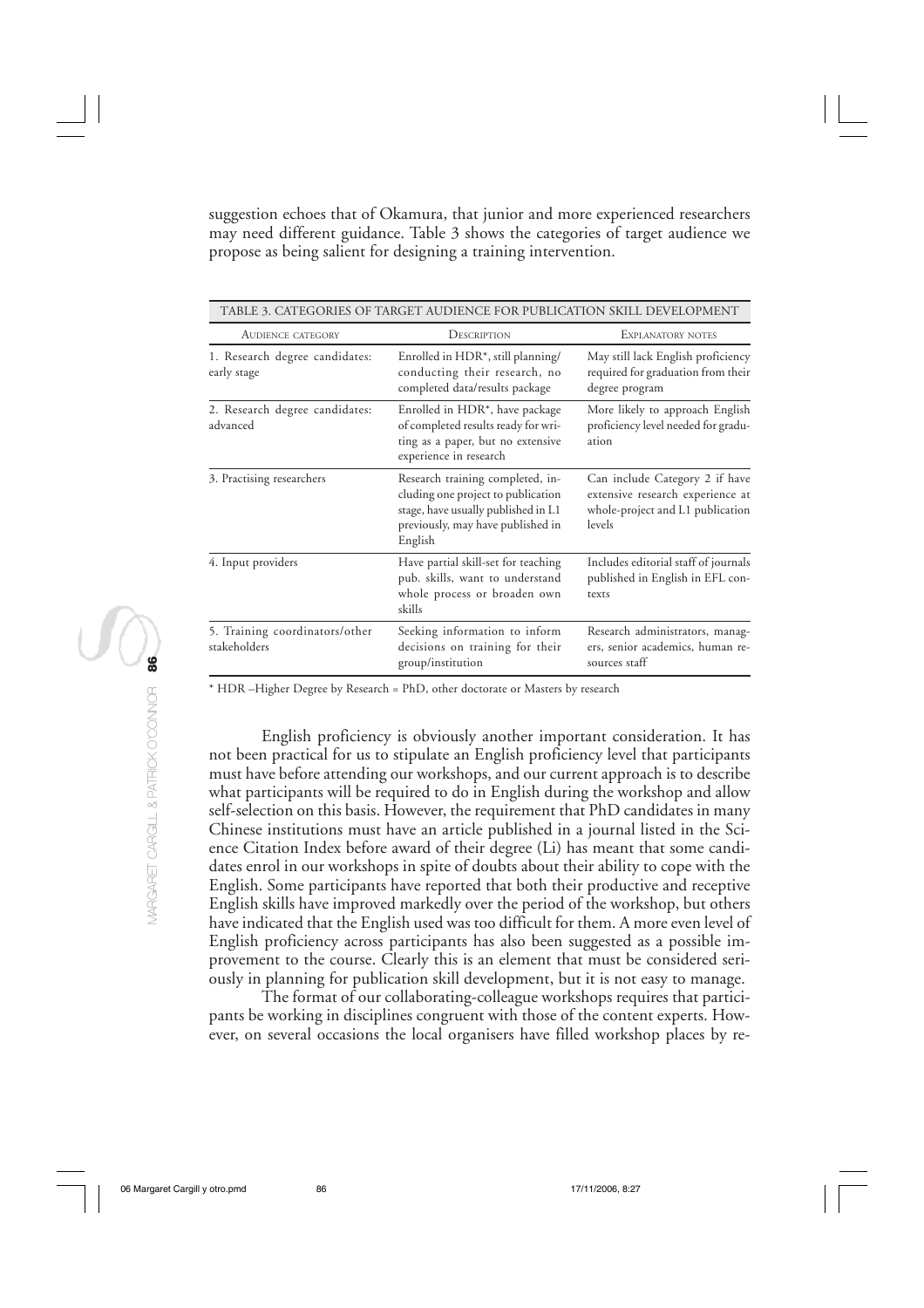cruiting participants outside the range we had indicated could be covered appropriately by the Australian content-experts in the presenting team. Where this has been the case, participants have been less satisfied and suggested a closer match as a desirable improvement (Cargill & O'Connor). An example was a presenting team covering plant physiology, soil science and ecology, and a workshop cohort that included astronomers and palaeontologists. The subject matter of the latter participants could be handled satisfactorily because of similarities in methodological approach, but the astronomers were aiming to write papers of a very different structure. In contrast, the workshop in Spain in 2005 was within a single university department, with a native-speaker content expert (local) from the same discipline and department, and outcomes were highly satisfactory (Burgess, in preparation). A particular issue with discipline mix in our workshop format is selecting the example article/s to be used for in-class analysis. When we teach this type of workshop in an English-speaking context, participants each bring their own example paper from their own discipline, preferably from the journal they wish to submit to, and in some EFL contexts this may also be an appropriate strategy. In others the reading load would be impractical, and the effectiveness of class discussion overly limited by having so many variations to discuss and draw conclusions from. Participant English proficiency is a prime determinant.

Clearly the issue of discipline fit between content-expert presenters and participants must be part of the initial planning discussions when an intersectingexpertise approach is to be used. This requires some level of understanding of the basis of the training by those making the arrangements, as the fit between training type decided on, participant backgrounds and trainer team has been shown to be a crucial factor in the success of the outcomes. When the organisation of this kind of training is entrusted to a department such as human resources or international affairs, where understanding of the pedagogic implications of ad-hoc modifications may be limited, our experience indicates that mismatches are likely to occur. It is hoped that the model to be proposed here will help enhance the effectiveness of initial planning.

# SALIENT FEATURES OF THE TRAINING CONTENT AND WORKSHOP CONDUCT RELEVANT TO MODEL CONSTRUCTION

Interacting with the characteristics of the participants in our workshops have been the content we have delivered and the methodology we have used, both to develop the materials and to run the workshops. A focus of our previous paper evaluating the workshops (Cargill & O'Connor) was to discover the particular contribution made to the undertaking by using a collaborating-colleague presenter team. One conclusion was that such a team brings complementary content knowledges and skills. We have attempted here to package this content into a set of components that can be described clearly enough for general understanding (Table 4). A further contribution, however, was found to be that the embedded participation of the content-experts enabled a closing of the "genre circle," a concept pecu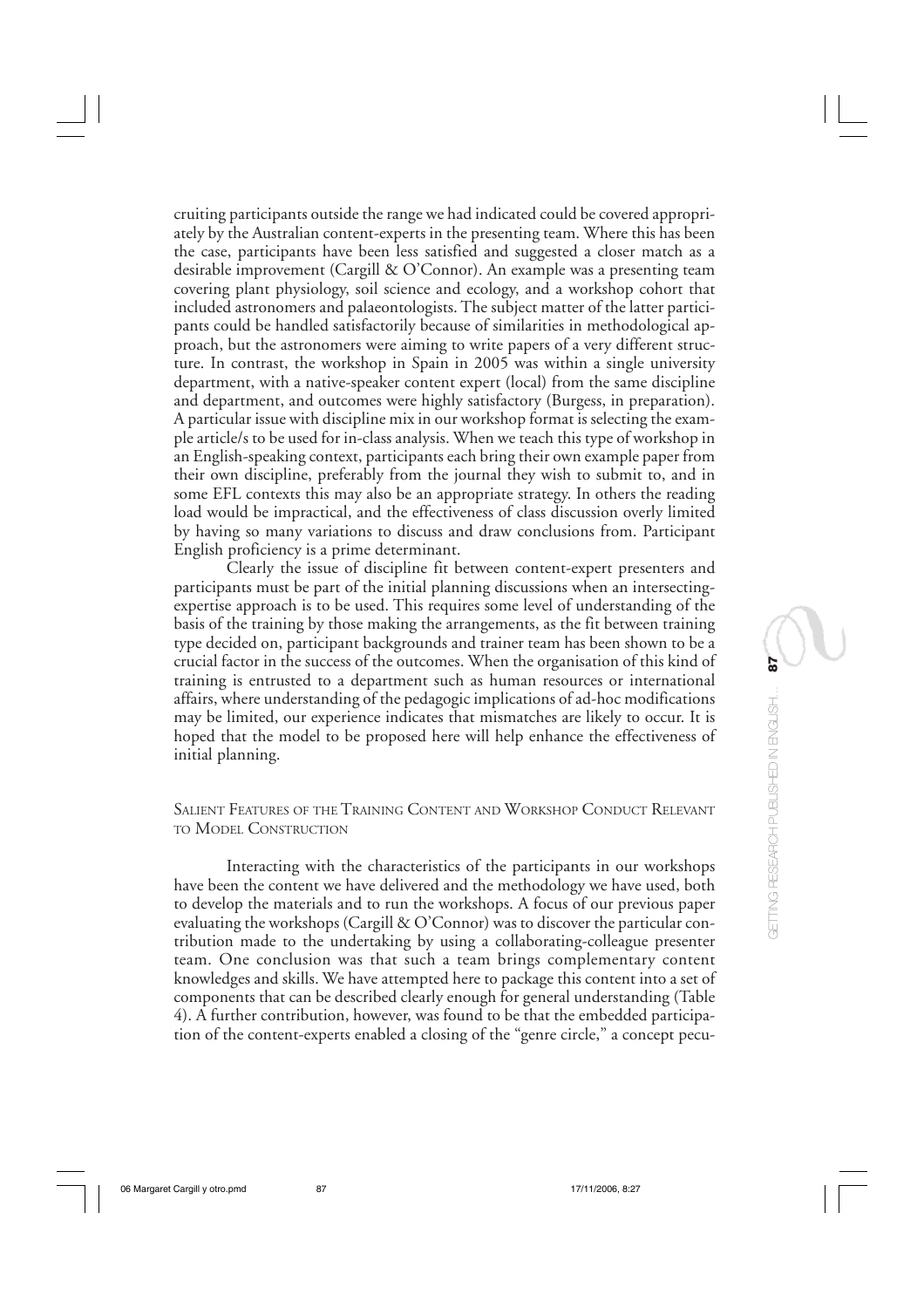liar to the applied linguist team member's discourse community. This closing of the circle enabled issues underlying textual choices in the example articles and editorial correspondence being analysed, which could not be satisfactorily elucidated on the basis of the text alone, to be clarified effectively for the participants. To a certain degree these insights can be incorporated into workshop materials in a way that makes them available to non-content-experts who may use the materials subsequently. However, new instances of similar issues would continue to need contentexpert input for resolution.

For successful implementation of the full collaborative-colleague workshops, it is necessary to ensure that the content experts have a solid grounding across the disciplines of the participants' research, understanding of new and emergent research methods, and experience as referees and editors. The former skills assist in rapid understanding of the content of manuscripts during one-on-one tuition in the classroom setting. The experience of content experts as referees/editors aids in the rapid reconstruction of the language and content of manuscripts to present the research in the form most acceptable to the gatekeepers of scientific publishing journal referees and editors.

|                                                          | TABLE 4. CONTENT COMPONENTS OF TRAINING TO DEVELOP THE CAPACITY OF EAL<br>RESEARCHERS TO PUBLISH THEIR RESULTS INTERNATIONALLY IN ENGLISH                                                                                                         |  |
|----------------------------------------------------------|---------------------------------------------------------------------------------------------------------------------------------------------------------------------------------------------------------------------------------------------------|--|
| COMPONENT TITLE                                          | <b>DESCRIPTION OF CONTENT</b>                                                                                                                                                                                                                     |  |
| 1. The publishing process                                | Raising awareness of the role of international publishing and the processes of<br>submission, review and editorial decision-making (including raising issues<br>around impact factor and publicising referee criteria)                            |  |
| 2. Research design for publi-                            | Teaching about the relationship between the referee criteria, the design and                                                                                                                                                                      |  |
| cation purposes                                          | conduct of the research, including for non-humanities fields the conduct of<br>the analysis and the presentation of results in figures, tables or other appro-<br>priate formats                                                                  |  |
| 3. Research article structure                            | Teaching about the relationship between acceptability for international pub-<br>lication and the structure of the article, the information included in each<br>section and how the information is structured and presented in English             |  |
| 4. Writing the argument                                  | Teaching use of the EL discourse-level features for effectively high-lighting,<br>developing and linking ideas in sections and paragraphs of research articles in<br>the relevant discipline area                                                 |  |
| 5. English for publication<br>purposes                   | Teaching use of the EL vocabulary, grammar and sentence structures that<br>carry the meanings and subtleties of emphasis required to express the infor-<br>mation and argument in the various article sections and in negotiation with<br>editors |  |
| 6. Manuscript editing                                    | Editing drafts for accurate usage of the relevant EL vocabulary, grammar and<br>sentence structures                                                                                                                                               |  |
| 7. Mentoring: manuscript<br>preparation in English       | Mentoring novice authors on their EL writing of a particular manuscript at<br>the levels of information structure, discourse and sentence.                                                                                                        |  |
| 8. Author-editor negotiation<br>for research publication | Teaching about the process of negotiation between editors and authors in<br>English regarding referee comments and revisions required, and about strate-<br>gies for engaging in the process effectively                                          |  |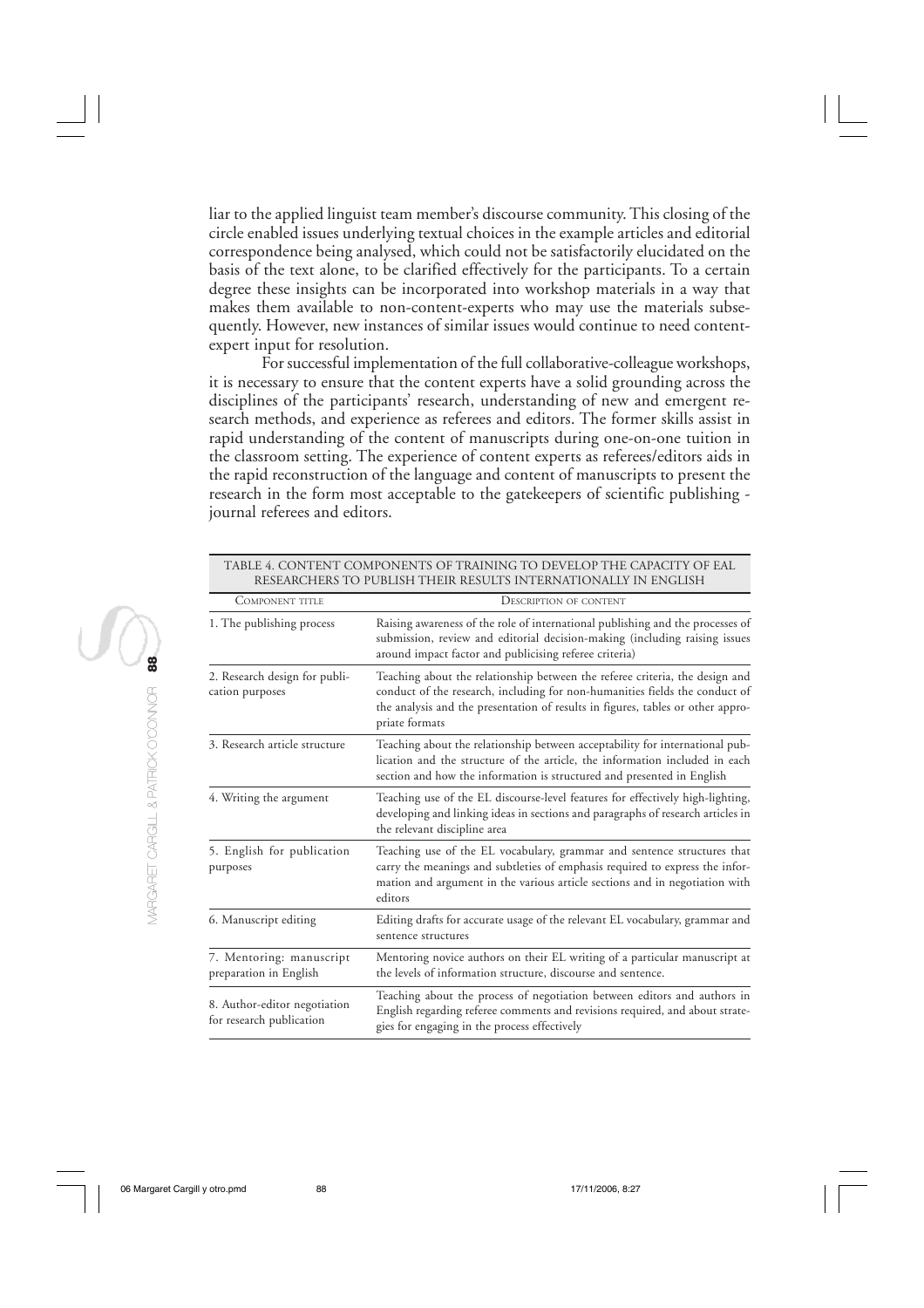| 9. Mentoring: publication<br>strategy       | Mentoring novice authors on accurate and strategic presentation of their re-<br>search results in a particular research article and their responses to journal<br>editors for that article               |
|---------------------------------------------|----------------------------------------------------------------------------------------------------------------------------------------------------------------------------------------------------------|
| 10. Publication development<br>coordination | Developing site- and situation-specific ways for all the relevant model com-<br>ponents to be provided effectively by the most appropriate available people<br>within the resource constraints operating |

The embedded participation design we use presents clear differences with a "talking heads" approach, where individual presenters work with participants on their own individual area of expertise, but are not present for the rest of the workshop. In our embedded approach, the team leader role is taken by the EAP practitioner, individual presenters take the lead for workshop segments related to their particular expertise, and all presenters are expected to interject whenever they have a relevant point to contribute. This interplay models for participants the role expected also of learners, and leads to high participation levels, even in China where such behaviour is not usually expected of students.

An alternative approach we have used for research students without completed data is a lecture-type program over 3-5 hours, with a stated aim of alerting them to issues they will need to address in the design and conduct of their research and as they prepare to write. This involves the straightforward presentation of some materials from the full workshop, which are based on genre analysis of relevant article types and on referee criteria for accepting articles. It does not require either the embedded participation of the content-experts or the task-based approach. The limited research experience and broad discipline mix of these audiences has made this an appropriate approach —but the outcomes that can be expected are more limited. Thus the overall pedagogic design of any training intervention will need to be an important component of the model we propose (Table 5).

|                                     |                                                                                 | SKILLS IN LOCATIONS WHERE ENGLISH IS A FOREIGN LANGUAGE                                    |                                                                                                                                                                                        |
|-------------------------------------|---------------------------------------------------------------------------------|--------------------------------------------------------------------------------------------|----------------------------------------------------------------------------------------------------------------------------------------------------------------------------------------|
| <b>OPTION</b>                       | EXPLANATORY NOTES                                                               | <b>GOOD FOR</b>                                                                            | <b>ISSUES</b>                                                                                                                                                                          |
| 1. Stand-alone written<br>materials | In L1, English or mix-<br>ture; hard copy or online<br>via internet or intranet | Self-study by highly mo-<br>tivated novices; Teaching<br>materials for in-house<br>courses | Availability of suitable<br>materials; Fit with indi-<br>vidual research being<br>written up will vary;<br>Language accuracy not<br>covered effectively; Feed-<br>back options lacking |
| 2. Lecture presentations            | In L1 or English; pre-<br>pared notes made avail-<br>able to attendees          | Large participant num-<br>bers, more generic types<br>of information                       | Participants may be un-<br>able to apply learning to<br>own draft without fur-<br>ther assistance                                                                                      |

# TABLE 5. DELIVERY OPTIONS FOR DEVELOPING INTERNATIONAL PUBLICATION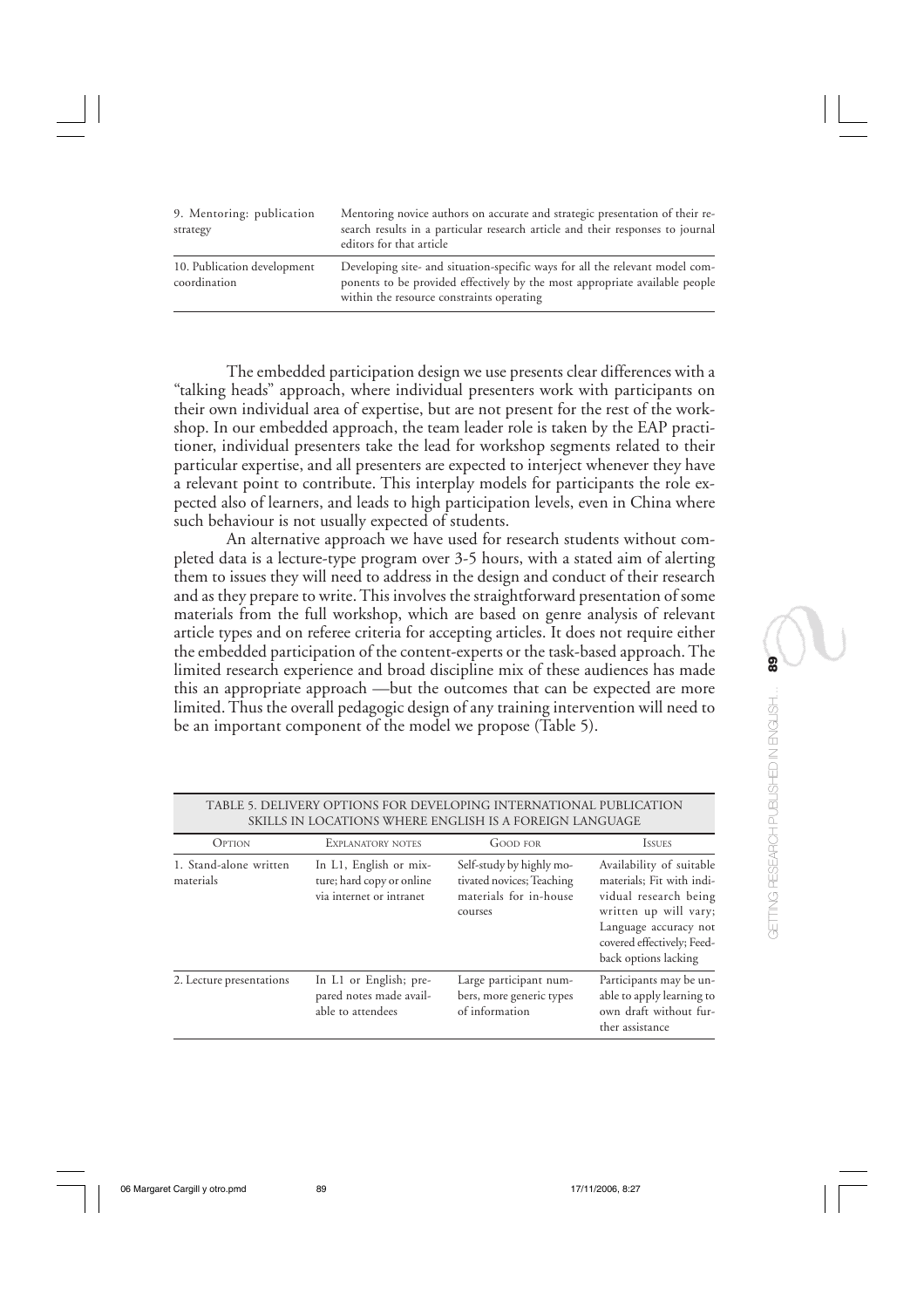| 3. Workshops                     | Participants learn from<br>other participants and<br>through completing tasks<br>as well as from presenter<br>and materials  | Limited numbers; par-<br>ticipants who are suited<br>to the selected workshop<br>tasks and comfortable<br>with the process | Collaborative and task-<br>based presentation pos-<br>sible and effective; Ti-<br>me-intensive; method-<br>ology may be unfamil-<br>iar to target audience |
|----------------------------------|------------------------------------------------------------------------------------------------------------------------------|----------------------------------------------------------------------------------------------------------------------------|------------------------------------------------------------------------------------------------------------------------------------------------------------|
| 4. Individual consulta-<br>tions | Face-to-face meetings;<br>Email consultations                                                                                | Detailed feedback on a<br>particular manuscript                                                                            | Expensive/time-consu-<br>ming; effectiveness de-<br>pends on expertise of<br>consultant; may have<br>less focus on skills for<br>ongoing use               |
| 5. Information seminar           | Single session outlining<br>issues, results of previ-<br>ous training, the use of<br>the model to support<br>decision-making | Administrators, rsch<br>managers charged with<br>improving publication<br>outputs, HR people re-<br>sponsible for training | Getting access to such<br>people in an institution                                                                                                         |

# ELEMENTS OF THE PROPOSED MODEL

Following Schwom & Hirsch, we would suggest that global strategies suitable to a particular context are needed, as well as text-based interactions. On the basis of the outcomes discussed above, we propose that a model to support the design and delivery of effective training for developing international publication skills in EFL settings would need to include consideration of the following factors:

- Who make up the target audience for the training intervention? (delineated according to their research experience and their role in the training process (Table 3), and also their English proficiency and their discipline mix)
- What outcomes are desired from the training?
- What constraints (time, personnel, funding, external requirements) are operating that affect the pedagogic design options for the training? (Table 5)
- What content is to be included? (Table 4)
- What types of providers are available in the context? (Table 1)

## COMBINING THE MODEL COMPONENTS

As an initial step, the Target Audience categories (Table 3) can be used with the Delivery Options (Table 5) to produce the following matrix.

A second matrix could then be constructed for any given context by considering the desired training content (Table 4) and the available author-support provider categories (Table 1); space limitations prevent us presenting an example here. However, it is worth noting that in the Chinese contexts where we have presented our collaborating-colleague workshop, the use of such a matrix would be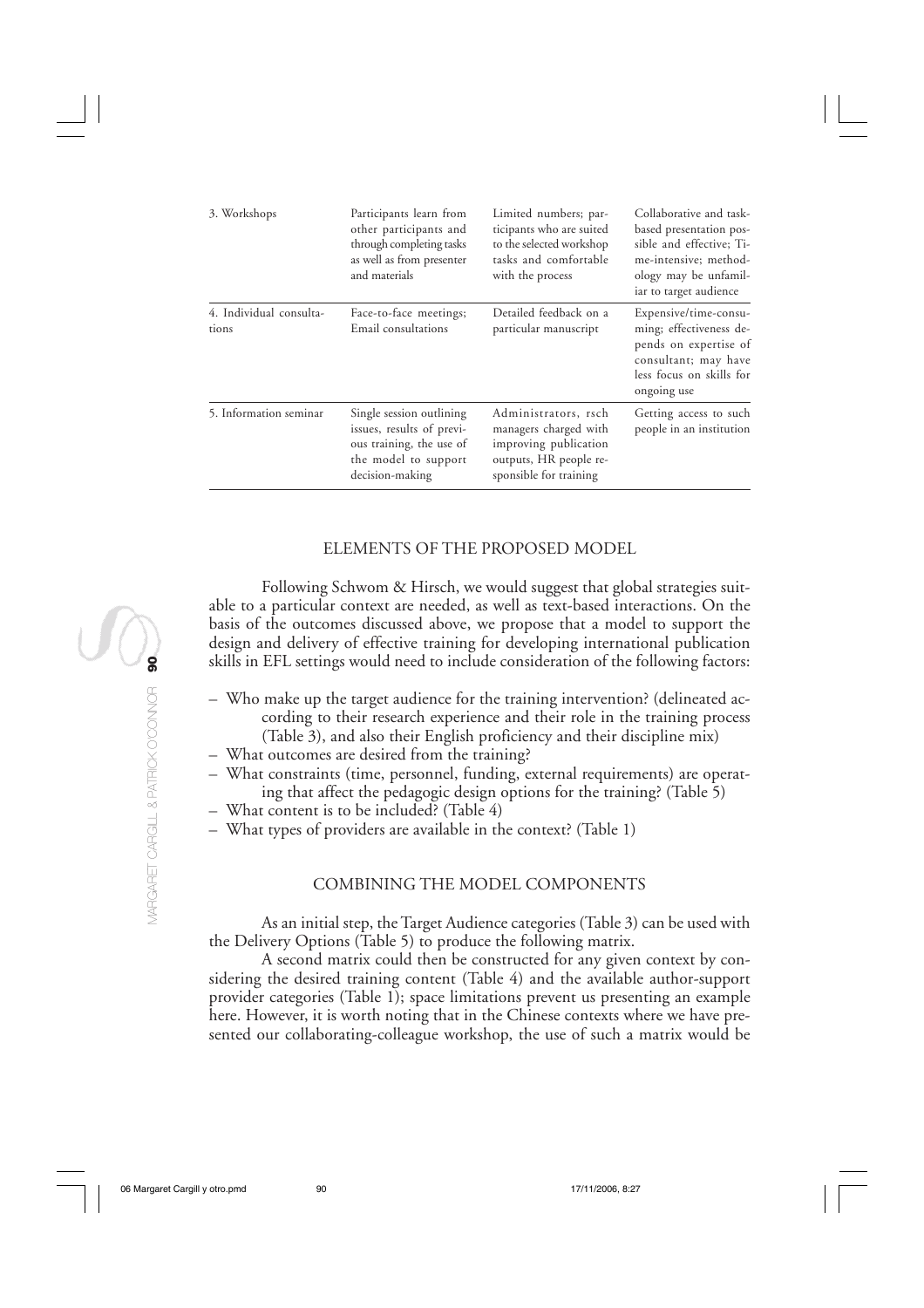|                                                 | OL TIIKULT ITODILINGLƏ I OK I ODLIGITION ƏKILL DLYLLOI MILINI                                     |                                                                                                                                                                                                   |  |
|-------------------------------------------------|---------------------------------------------------------------------------------------------------|---------------------------------------------------------------------------------------------------------------------------------------------------------------------------------------------------|--|
| TARGET AUDIENCE <sup>a</sup>                    | SUGGESTED DELIVERY MODE/S <sup>b</sup>                                                            | <b>ISSUES TO BE CONSIDERED</b>                                                                                                                                                                    |  |
| 1. Research degree candidates:<br>early stage   | 2. Lecture presentations<br>1. Stand-alone written materials                                      | Different presenters for different<br>content sets possible; some can be<br>in L1; broader discipline mix OK<br>but must be communicated to<br>presenters ahead of time                           |  |
| 2. Research degree candidates:<br>advanced      | 3. Workshops;<br>2. Lecture presentations<br>1. Stand-alone written materials                     | English competence; discipline<br>mix of audience; if full workshop<br>combined with Audience 3 is cho-<br>sen, additional induction session<br>will be needed for the Audience 2<br>participants |  |
| 3. Practising researchers                       | 3. Workshops;<br>4. Individual consultations<br>1. Stand-alone written materials                  | English competence; discipline<br>mix of audience; these are the<br>prime candidates for best benefit<br>from the full collaborating-col-<br>league workshop approach                             |  |
| 4. Input providers                              | 5. Information seminar;<br>3. Workshops (as trainee trainers)<br>1. Stand-alone written materials | Additional training segments can<br>also be added to workshop pres-<br>entation for this audience                                                                                                 |  |
| 5. Training coordinators/ other<br>stakeholders | 5. Information seminar                                                                            |                                                                                                                                                                                                   |  |

#### MODEL MATRIX 1. DELIVERY RECOMMENDATIONS FOR A RANGE OF TARCET AUDIENCES FOR RUBLICATION SKILL DEVELOPMENT

a See Table 3 for details of category descriptions

b Numbering refers to Table 5, where descriptions of the modes can be found

able to highlight the expertise that is missing locally —content components 3, 4, 5, 7 and 8 (Table 4)— which could be related to a lack of ASPs in Categories 4, 5 and 7 (Table 1). This information could contribute to the design of an effective one-off training intervention in the short-term, but also to longer-term strategies for a department or institution that could involve the need for recruitment or training of suitable additional ASPs. As shown in Table 1, we have included training components where possible in our workshops to date; take-up of the approach into local programs has been minimal in the Asian contexts, but stronger in Spain (Burgess, in preparation). Similarly, in some contexts the expertise needed to teach particular content components may be available but may not have been considered previously to have a contribution to make. This could be the case where, for example, scientists have been of the opinion that applied linguistics expertise had no role to play in publication skill development beyond improving the linguistic accuracy of a final draft.

The model components also enable us to answer the first of the two questions posed earlier: What is the set of conditions that would result in value-formoney from full implementation of our collaborative-colleague workshops? The answer has the following three components: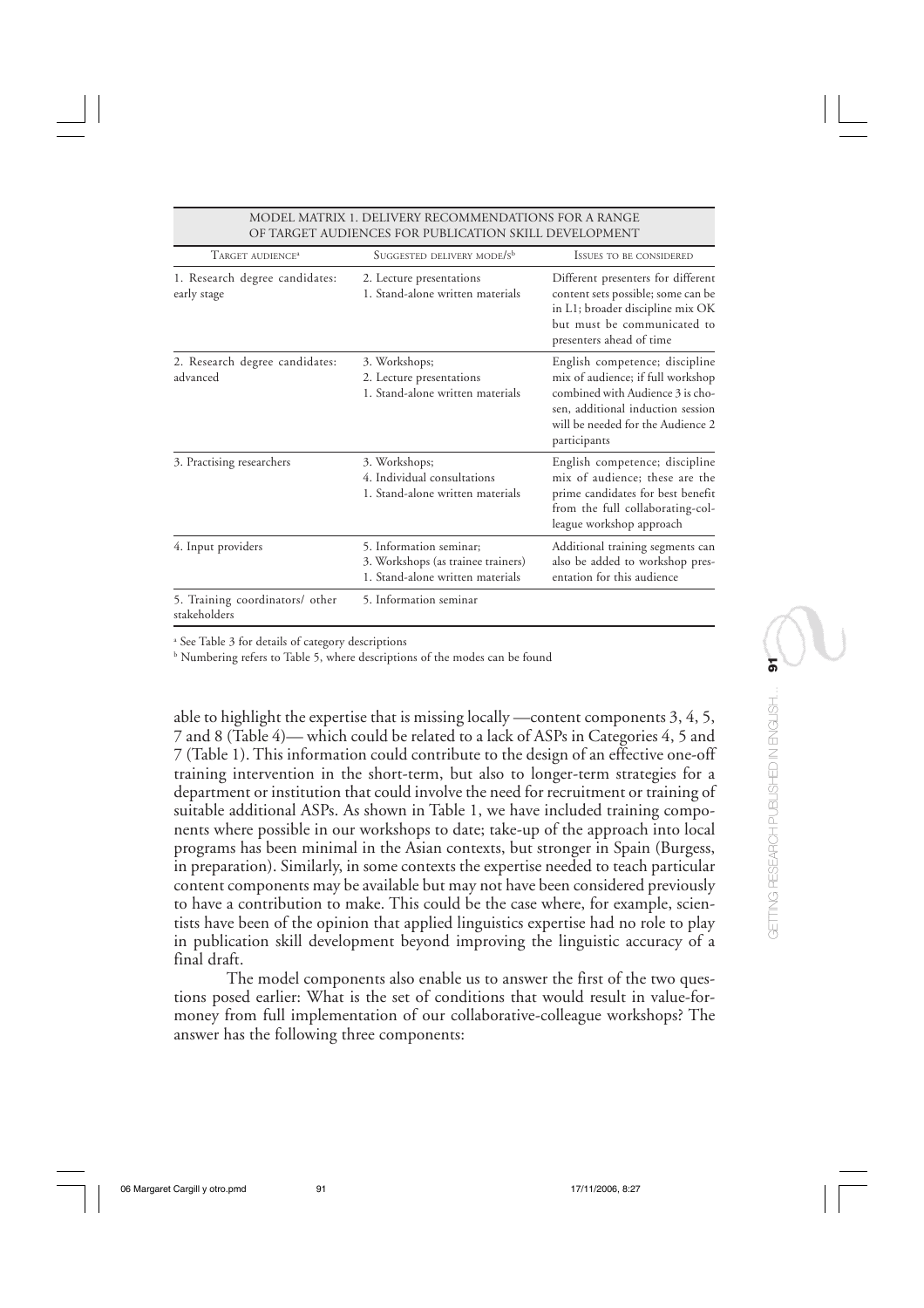- Participants should belong to Audience Category 3 (Table 3) and have English proficiency levels suitable to the demands of the workshop.
- The initial planning must be able to ensure a close match between the discipline base of the participants and that of the content expert presenters.
- Arrangements should be in place for the workshop to be used as a training opportunity for relevant local providers, so that the model can be applied to the context and locally relevant action taken for the future.

If these conditions cannot be met, it is likely that a different combination of delivery mode, provider type and content components will be more appropriate to meet the needs of the situation.

## PRIORITIES FOR FUTURE RESEARCH

We present this set of components as a first step towards a model to support the design of training interventions that could be effective in the range of different EAL contexts internationally where publication skill development is required. One avenue for future research towards this outcome would be to apply the model components in a range of contexts and to use an action-reflection methodology to identify, implement and assess changes in response to the contextual variables encountered. A question that could also be investigated is whether the need for publication skill development could serve as an impetus to help break down the separation of English language teaching from the teaching of scientific and other content specialities in many university contexts. Additionally, it may be possible to pursue solutions collaboratively with journal publishing houses. In a recent survey of editors of Elsevier journals (Elsevier), a strong majority of respondents supported the following contention: "The publisher should facilitate language polishing, training for non-native English authors or work proactively with universities. These activities add value to the publishing process."

A further question relates to the most cost-effective way to consider a publication skill development agenda. Is it better to rely on limited-scope ad-hoc interventions only, or is it preferable to consider a wider range of issues and proceed strategically to address as many as possible, using innovative combinations and collaborations of providers? For this to be possible, communication strategies will be needed that enable effective communication between holders of widely different expertise sets that could potentially contribute to successful outcomes. We hope that the model components presented here, based on one effective collaborative workshop approach, can contribute to this communication and ultimately to innovative new ways to take advantage of intersecting expertise sets in the pursuit of better access to international publication for EAL authors.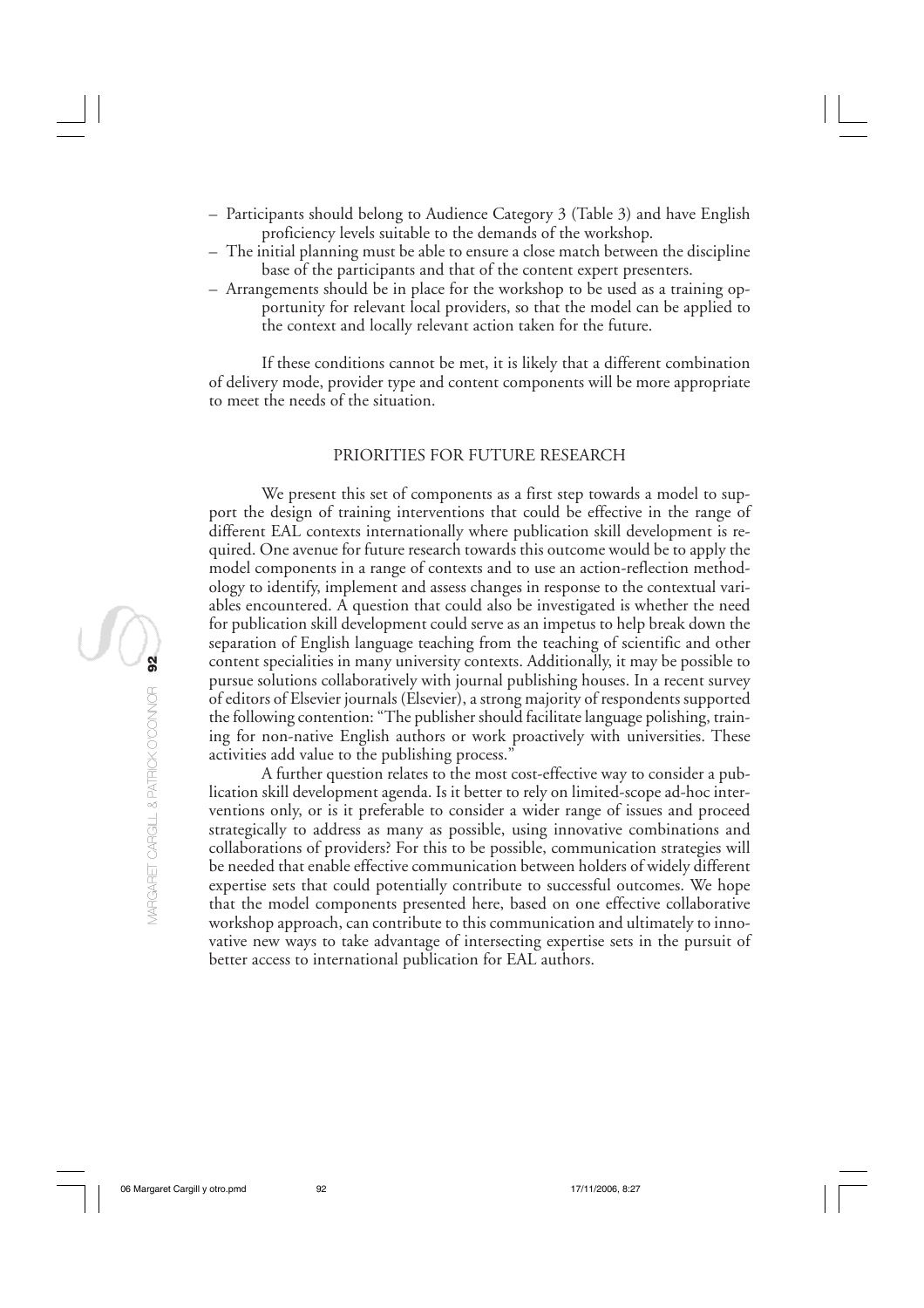### WORKS CITED

- AMMON, Ulrich, ed. *The Dominance of English as a Language of Science: Effects on Other Languages and Language Communities*. New York: Mouton de Gruyter, 2001.
- BRINTON, D.M., M.A. SNOW & M.B. WESCHE. *Content-based Second Language Instruction*. New York: Newbury House, 1989.
- CANAGARAJAH, A. Suresh. ""Nondiscursive" Requirements in Academic Publishing, Material Resources of Periphery Scholars, and the Politics of Knowledge Production." *Written Communication* 13.4 (1996): 435-472.
- CARGILL, Margaret. "Transferable Skills within Research Degrees: A Collaborative Genre-Based Approach to Developing Publication Skills and Its Implications for Research Education." *Teaching in Higher Education* 9.1 (2004): 83-98.
- CARGILL, Margaret, & R. ADAMS. *Learning Discipline-specific Research English for a World Stage: A Self-access Concordancing Tool?* Paper presented at the Higher Education in a Changing World International Conference, Sydney, July 3-5, 2005.
- CARGILL, Margaret & Patrick O'CONNOR. "Developing Chinese Scientists' Skills for Publishing in English: Evaluating Collaborating-colleague Workshops Based on Genre Analysis." *Journal of English for Academic Purposes*. Forthcoming.
- COPE, B., & M. KALANTZIS. "How a Genre Approach to Literacy Can Transform the Way Literacy Is Taught." The Powers of Literacy: A Genre Approach to the Teaching of Writing. Ed. B. Cope & M. Kalantzis. London: Falmer P, 1993. 1-21.
- ELSEVIER. *Editors' Update* (10 (April 2005). 9 April 2006. <http://www.elsevier.com/wps/find/ editors.editors/editors\_update/issue10d>.
- FLOWERDEW, J. "Problems in Writing for Scholarly Publication in English: The Case of Hong Kong." *Journal of Second Language Writing* 8.3 (1999): 243-264.
- GOSDEN, H. "Research Writing and NNSs: From the Editors." *Journal of Second Language Writing* 1.2 (1992): 123-139.
- LI, Y. "Writing for International Publication: The Perception of Chinese Doctoral Researchers." *Asian Journal of English Language Teaching* 12 (2002): 179-193.
- MAGNAN, S.S. "From the Editor: The *MLJ* Turns 90 in a Digital Age." *Modern Language Journal* 90.1 (2006): 1-5.
- MCGRAIL, M.R., C.M. RICKARD, & R. JONES. "Publish or Perish: A Systematic Review of Interventions to Increase Academic Publication Rates." *Higher Education Research and Development* 25.1 (2006): 19-35.
- OKAMURA, A. "Two Types of Strategies Used by Japanese Scientists, When Writing Research Articles in English." *System* 34 (2006): 68-79.
- PAPER-CHECK.COM. (2001-2006). ACAD. 9 April 2006. <http://www.papercheck.com/grammar.html>.
- SAMRAJ, Betty. "Introductions to Research Articles: Variations Across Disciplines." *English for Specific Purposes* 21.1 (2002): 1-18.
- SCHWOM, B.L., & P.L. HIRSCH. "Managing the Drafting Process: Creating a New Model for the Workplace." *The Bulletin of the Association of Business Communication* June (1994): 1-10.
- SENGUPTA, S. "Developing and Evaluating a Web-based Resource for Writing Research Articles." *Assessment & Evaluation in Higher Education* 28.5 (2003): 489-504.